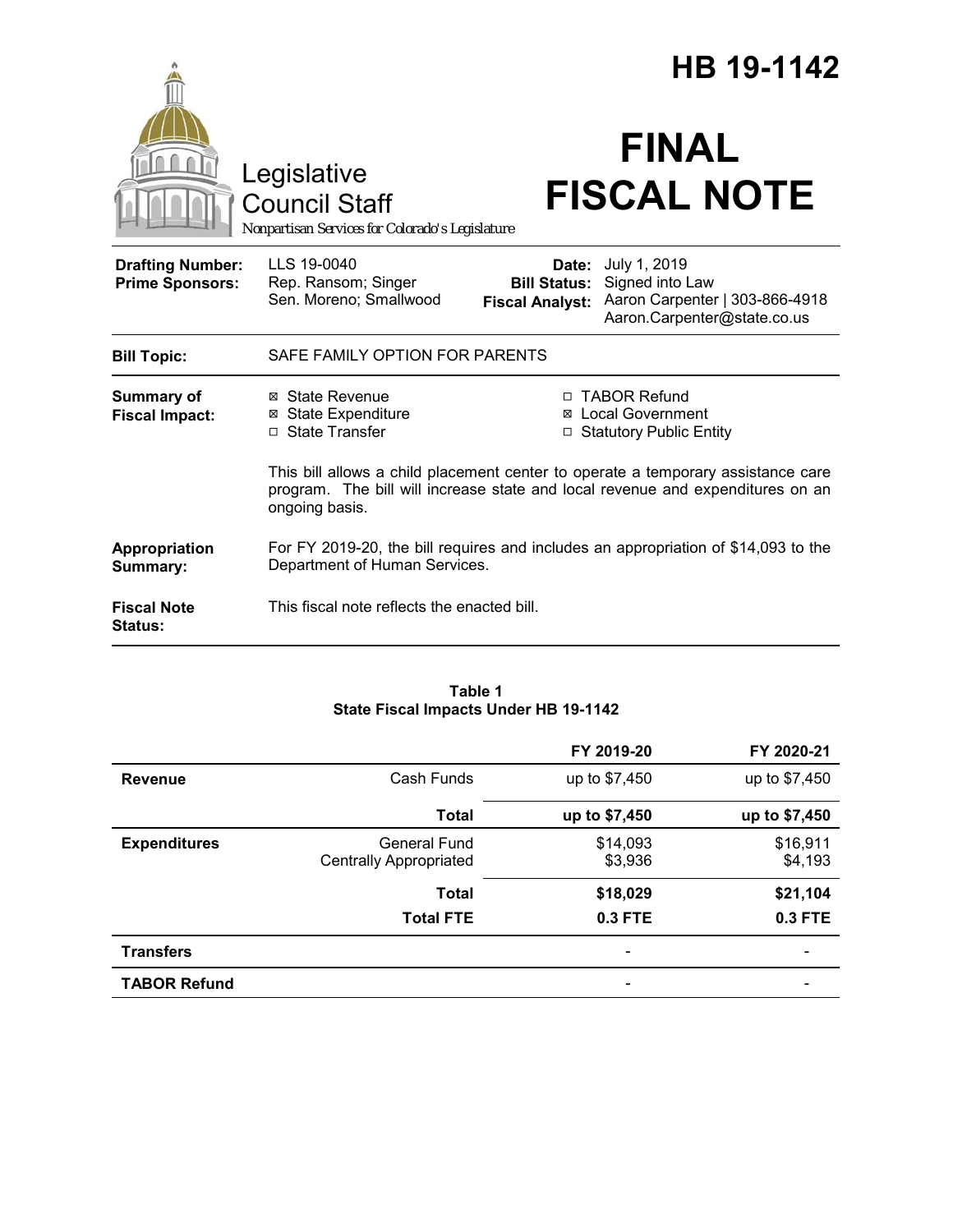## **Summary of Legislation**

This bill allows a child placement agency to operate a temporary care assistance program. A temporary care assistance program assists a parent or guardian with the process of providing temporary care for a minor. Prior to July 1, 2021, only a child placement agency who operates a temporary care assistance program in more than 30 states may operate a temporary care assistance program in the state. Placement in a temporary care assistance program does not constitute placement for the purpose of adoption, treatment, or foster care.

**Temporary care assistance program.** Under the bill, a temporary care assistance program is a program that assists a parent or guardian in identifying an appropriate and safe approved temporary caregiver who the parent or guardian can delegate temporary care and responsibility to for no more than six months. During that time, the parent or guardian has the authority to revoke the delegation of care and the minor must be returned as soon as reasonably possible. Placement in a temporary care program does not change parental or legal rights; constitute child abuse or neglect; or result in a child being neglected unless the parent or guardian fails to make contact within 72 hours after the expiration of the power of attorney. A parent who is named in an open dependency and neglect case may not use the assistance of a temporary care assistance program.

**Temporary caregivers.** The bill establishes requirements on who can be a temporary caregiver. The bill mandates that a child placement agency operating a temporary care assistance program conduct a fingerprint criminal history background check; a child abuse and neglect background check; and a sex offender background check on all applicants and on anyone who resides in the applicant's home who is at least 18 years old. The child placement agency is responsible for the costs of performing this background check and maintaining records. Finally, a child placement agency must train an approved temporary caregiver in the rights, duties, and limitations associated with providing temporary care for a minor.

# **Comparable Crime Analysis**

Legislative Council Staff is required to include certain information in the fiscal note for any bill that creates a new crime, changes the classification of an existing crime, or changes an element of an existing crime. The following sections outline data on crimes that are comparable to the offense in this bill and discuss assumptions on future rates of criminal convictions under the bill.

**Prior conviction data**. This bill adds a new type of child placement agency whose employees will be required to be a mandatory reporter of child abuse. A failure to report child abuse under current law is a class 3 misdemeanor offense. To form an estimate on the prevalence of this new crime, the fiscal note analyzed the existing offense of failing to report child abuse as a comparable crime. In the last three fiscal years, 7 persons have been convicted and sentenced for this existing offense. Of the persons convicted, 6 were male and 1 did not have a gender identified. Demographically, 6 were White and 1 did not have a race identified. Of these cases, only 3 were sentenced to county jail.

Visit leg.colorado.gov/fiscalnotes for more information about criminal justice costs in fiscal notes.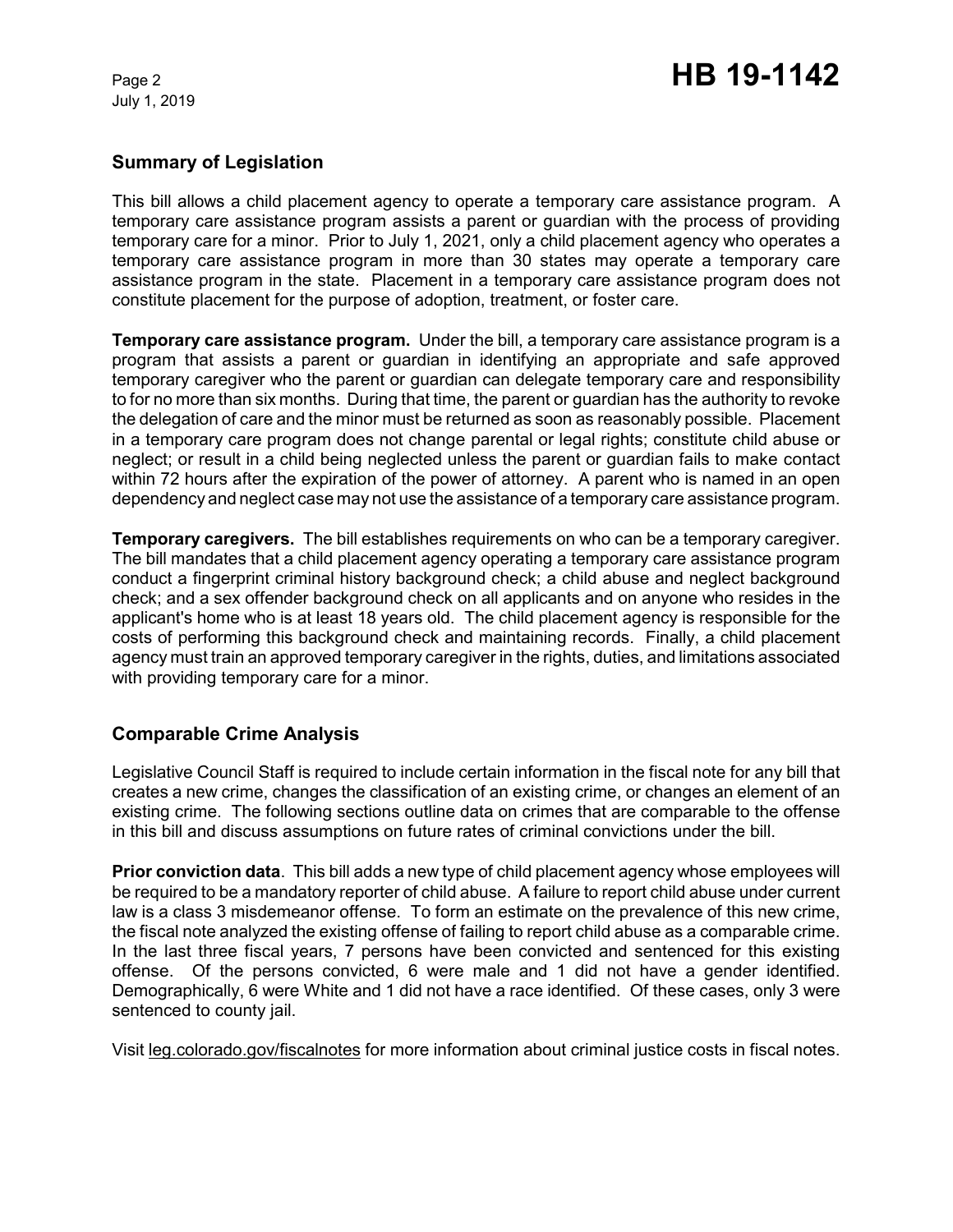# **Assumptions**

The fiscal note assumes one child placement agency will be licensed to run a temporary care assistance program in FY 2019-20 and FY 2020-21 and that fewer than 100 background checks will be conducted per year. The fiscal note also assumes that the Department of Human Services (DHS) will develop a new licensing type for child placement agencies that operate temporary care assistance programs and will not charge a fee for this licensing type. Finally, the fiscal note assumes that the employees of a child placement agency that runs a temporary placement program will comply with mandatory reporter laws and any impacts to the criminal justice system will be minimal.

## **State Revenue**

The bill will increase cash fund revenue to the Department of Public Safety (DPS) and the DHS by up to \$7,450 in FY 2019-20 and FY 2020-21 to perform up to 100 background checks per year on applicants for temporary caregivers, and any family member of the temporary caregiver over the age of 18. Revenue may also increase to the Judicial Department by a minimal amount. Revenue is shown in Table 2 and discussed below.

**Fee impact on child placement agency**. Colorado law requires legislative service agency review of measures which create or increase any fee collected by a state agency. These fee amounts are estimates only, actual fees will be set administratively by DPS and DHS based on cash fund balance, estimated program costs, and the estimated number of background checks subject to the fee. The table below identifies the fee impact of this bill and each impact is described below.

| <b>Fiscal Year</b> | <b>Type of Fee</b>                  | Fee     | <b>Number Affected</b>  | <b>Total Fee</b><br>Impact |
|--------------------|-------------------------------------|---------|-------------------------|----------------------------|
| FY 2019-20         | <b>Fingerprint Background Check</b> | \$39.50 | up to $100$             | up to \$3,950              |
|                    | Child Abuse and Neglect Check       | \$35.00 | up to $100$             | up to \$3,500              |
|                    |                                     |         | <b>FY 2019-20 Total</b> | up to \$7,450              |
| FY 2020-21         | <b>Fingerprint Background Check</b> | \$39.50 | up to $100$             | up to \$3,950              |
|                    | Child Abuse and Neglect Check       | \$35.00 | up to $100$             | up to \$3,500              |
|                    |                                     |         | <b>FY 2020-21 Total</b> | up to \$7,450              |

#### **Table 2 Fee Impact on Temporary Caregivers**

*Fingerprint-based background checks (DPS).* This bill increases state cash fund revenue from fingerprint-based criminal history background checks, which includes a sex offender background check, to the Colorado Bureau of Investigation Identification Unit Cash Fund in the DPS by up to \$3,950 in FY 2019-20 and FY 2020-21, of which \$2,825 is retained by the DPS and \$1,125 is passed through to the Federal Bureau of Investigation (FBI). The current fee for background checks is \$39.50, which includes \$11.25 for the FBI fingerprint based check. This fee revenue is subject to TABOR, except for the federal portion of the fee.

*Child abuse and neglect background checks (DHS).*This bill increases state cash fund revenue from child abuse and neglect background checks to the Records and Reports Cash Fund in the DHS by up to \$3,500 in FY 2019-20 and FY 2020-21. The current fee for a child abuse and neglect background check is \$35. This fee revenue is subject to the state TABOR limit.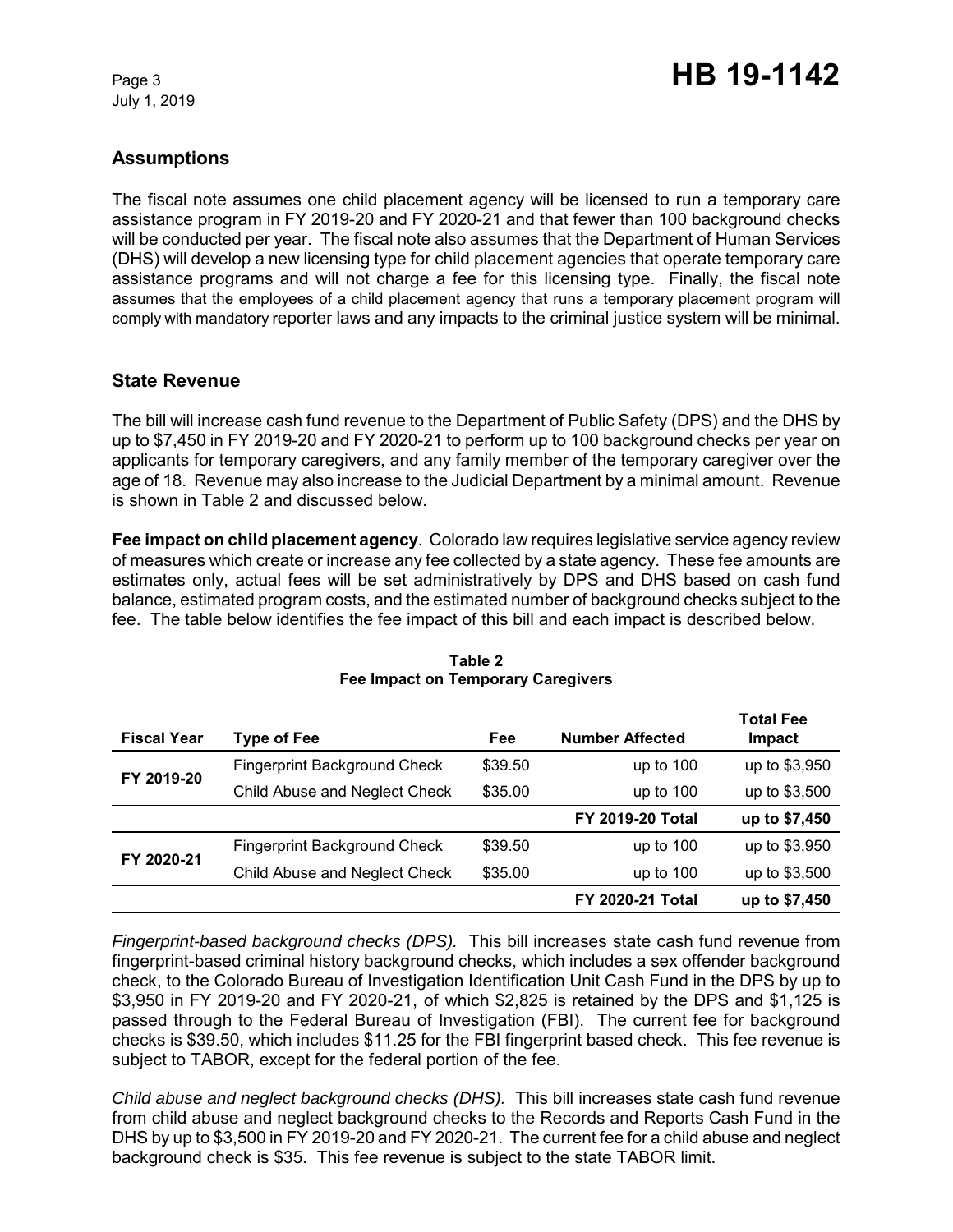**Criminal fines and court fees.** By increasing the number of mandatory reporters, the bill may increase state revenue from criminal fines and court fees by a minimal amount beginning in FY 2019-20, credited to the Fines Collection Cash Fund, various other cash funds in the Judicial Department, and the General Fund. The fiscal note assumes that any increase will be minimal.

#### **State Expenditures**

This bill increases state expenditures in the DHS by \$18,029 and 0.3 FTE in FY 2019-20 and by \$21,104 and 0.3 FTE in FY 2020-21, and increases workload to the DPS. These impacts are summarized in Table 3 and discussed below.

**Department of Human Services.** The DHS requires 0.3 FTE for a social services specialist to draft rules for a new licencing category, process licensing applications, conduct annual licensing visits, investigate complaints, and provide technical assistance to a child placement agency operating a temporary care assistance program. For FY 2019-20, FTE and costs are prorated to reflect the General Fund paydate shift and an August start date. Workload will also increase in the DHS to process additional child abuse background checks. Assuming less than 100 checks per year, the fiscal note assumes this workload can be accomplished within existing appropriations. Costs and workload will increase in FY 2021-22, to the extent more child placement agencies choose to operate a temporary care assistance program. The exact increase in cost has not been estimated at this time.

**Department of Public Safety.** The bill will increase workload to the DPS starting in FY 2019-20, to process more fingerprint background checks. Based on the assumed number of background checks, the fiscal note assumes the increase in workload can be handled within existing appropriations.

**Judicial branch agencies that represent indigent children and parents. To the extent that any** authorized agreements convert into a child welfare case, workload for these agencies will also increase. It is assumed that the increase in workload can be handled within existing appropriation.

**Judicial Department***.* This bill may increase costs and workload for the trial courts in the Judicial Department to process additional criminal case filings. To the extent that offenders are sentenced to probation, costs and workload in the Division of Probation will increase. Costs and workload may also increase in the agencies that provide representation to indigent persons, including the Office of the State Public Defender and the Office of Alternate Defense Council. Overall, it is assumed that this workload can be accomplished within existing appropriations. Should a change in funding be required for any agency or division with the Judicial Department, the fiscal note assumes it will be addressed through the annual budget process.

**Centrally appropriated costs.** Pursuant to a Joint Budget Committee policy, certain costs associated with this bill are addressed through the annual budget process and centrally appropriated in the Long Bill or supplemental appropriations bills, rather than in this bill. These costs, which include employee insurance and supplemental employee retirement payments, are estimated to be \$3,936 in FY 2019-20 and \$4,193 in FY 2020-21.